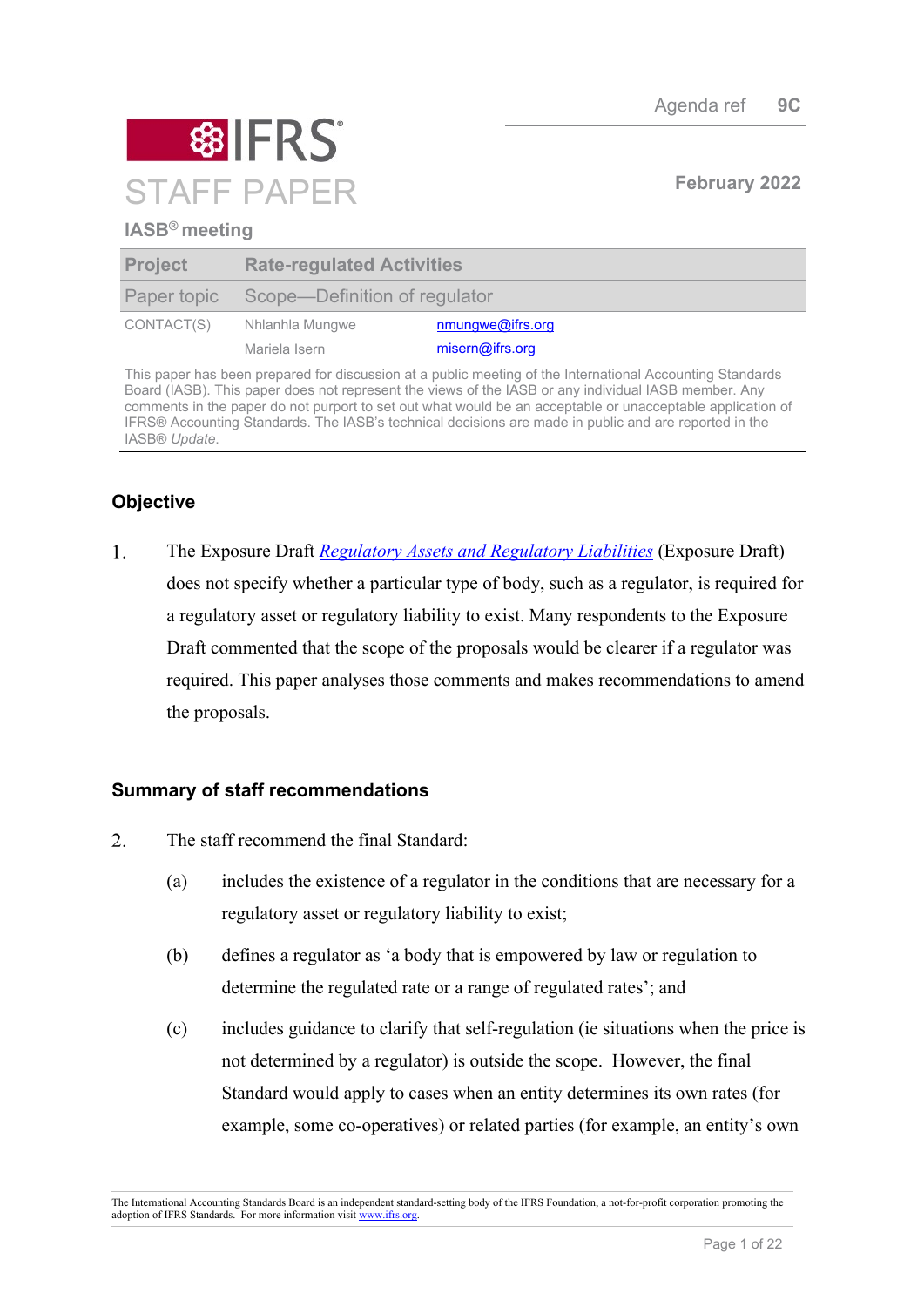governing board) determine the rate but in both cases they do so in accordance with a framework that is overseen by a body empowered by law or regulation.

### **Structure of the paper**

- $3.$ This paper is structured as follows:
	- (a) proposals in the Exposure Draft (paragraphs  $6-11$ );
	- (b) summary of comments received (paragraphs [12](#page-3-0)[–17\)](#page-5-0); and
	- (c) staff analysis (paragraphs [18](#page-5-1)[–41\)](#page-10-0).
- $4.$ Appendix A includes paragraphs of relevant documents published as part of the Rateregulated Activities project (the project) that deal with the existence of a 'regulator' and illustrate how this term has been used.
- 5. Appendix B includes a summary of comments received from members of the Consultative Group for Rate Regulation when developing a definition of regulator.

## **Proposals in the Exposure Draft**

<span id="page-1-0"></span>6. Paragraphs 3–6 of the Exposure Draft describe the scope of the proposed requirements. The Exposure Draft proposed that an entity applies the requirements to all its regulatory assets and regulatory liabilities. A regulatory asset is defined as:

> an enforceable present right, created by a regulatory agreement, to add an amount in determining a regulated rate to be charged to customers in future periods because part of the total allowed compensation for goods or services already supplied will be included in revenue in the future.<sup>[1](#page-1-1)</sup>

- 7. A regulatory agreement is defined as a set of enforceable rights and obligations that determine the regulatory rate to be applied in contracts with customers.
- 8. However, the Exposure Draft does not specify whether a particular type of body, such as a regulator, must exist to enforce compliance with the regulatory agreement, and

<span id="page-1-1"></span> $<sup>1</sup>$  A regulatory liability is similarly defined.</sup>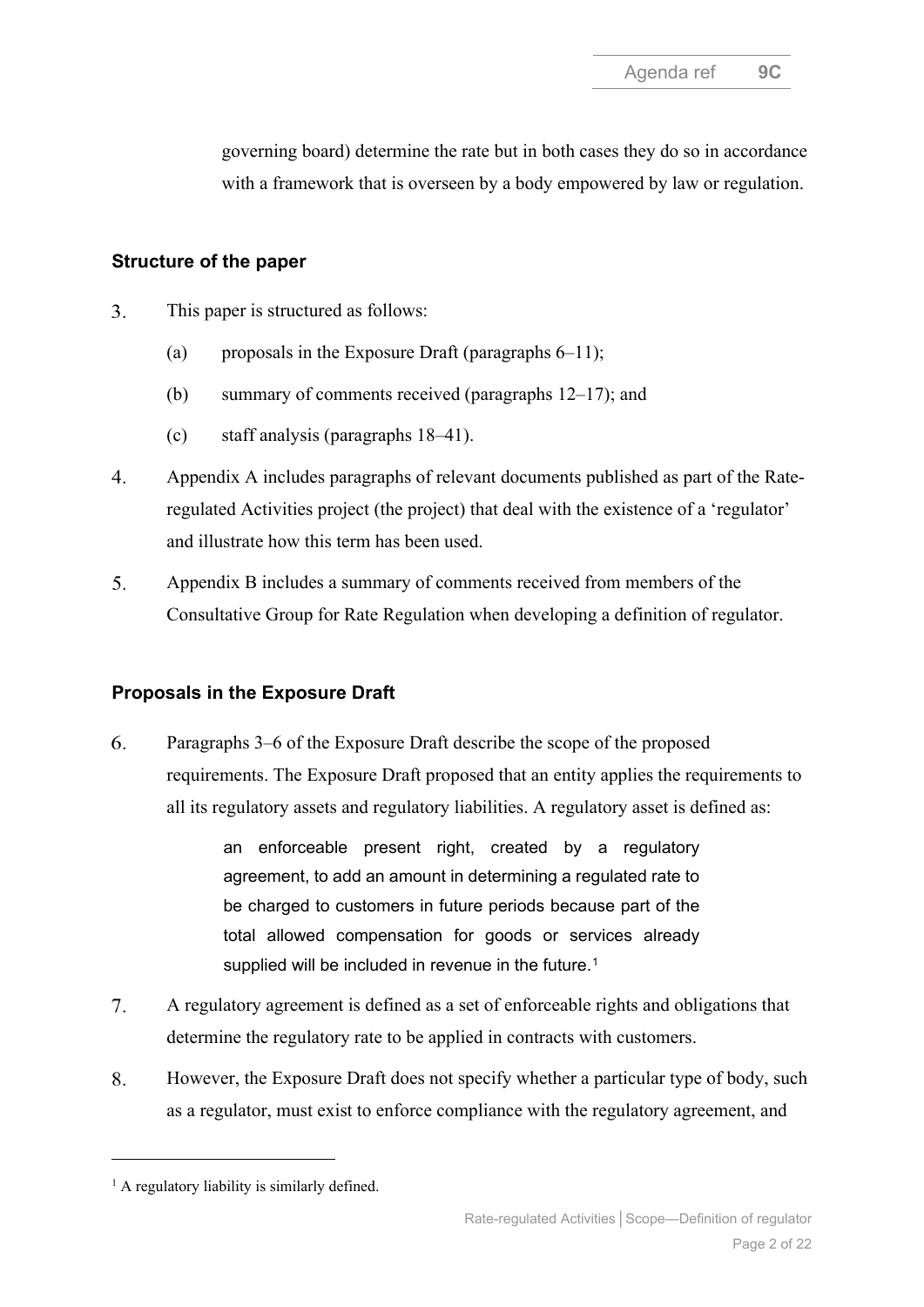what the characteristics of that body should be (paragraph BC85(b) of the Basis for Conclusions on the Exposure Draft).

- 9. The IASB did not specify whether a particular type of body, such as a regulator, must exist to enforce compliance with the regulatory agreement because:
	- (a) the characteristics of regulators across the world vary and it would have been difficult to decide which characteristics to specify;
	- (b) it was unnecessary to specify characteristics of a regulator since the Exposure Draft proposes that the rights and obligations created by the regulatory agreement need to be enforceable; and
	- (c) the IASB found no reason why setting the scope narrowly to include only regulatory agreements subject to a regulator with particular characteristics would lead to more useful information about the effects of regulatory assets and regulatory liabilities.
- 10. Consequently, the term 'regulator' does not appear:
	- (a) in the conditions that are necessary for a regulatory asset or regulatory liability to exist (paragraph 6 of the Exposure Draft); nor
	- (b) in the definition of 'regulatory agreement' included in paragraph 7 and Appendix A of the Exposure Draft.
- <span id="page-2-0"></span>11. The term 'regulator' appears, however, in paragraphs 8 and 27 of the Exposure Draft (**emphasis added**):
	- 8 The practices for establishing regulatory agreements vary between jurisdictions and between industries. For example, a regulatory agreement may take the form of:
		- (a) a contractual licensing agreement between an entity and **a regulator**;
		- (b) a service concession arrangement; or
		- (c) a set of rights and obligations specified by statute, legislation or regulations.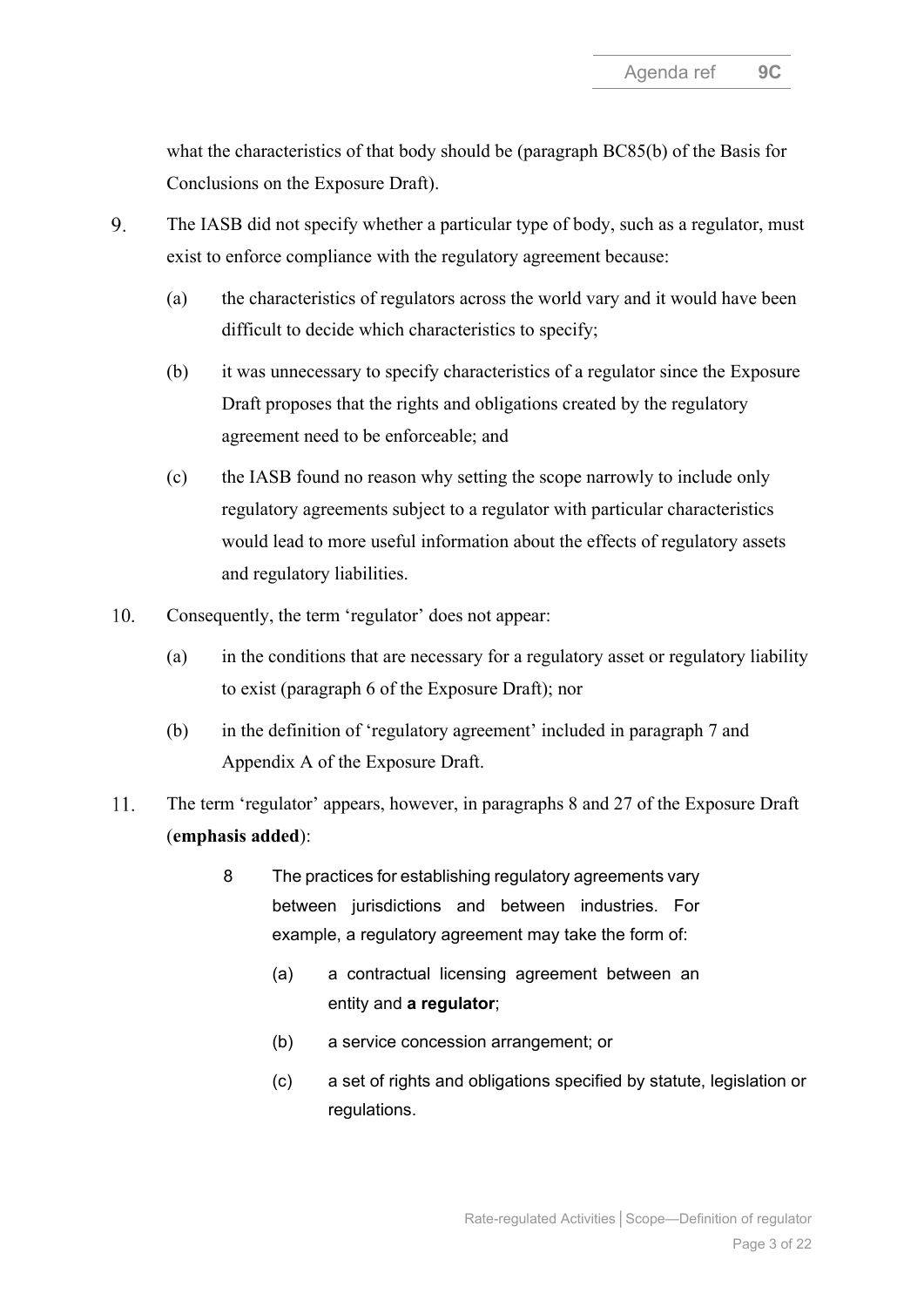- 27 An entity determines whether a regulatory assets or regulatory liability exists using judgement considering all relevant facts and circumstances, including any:
	- (a) confirmation from **the regulator** of amounts to be added or deducted in determining future regulated rates;
	- (b) explicit requirements or guidelines in the regulatory agreement;

…

#### **Summary of comments received**

- <span id="page-3-3"></span><span id="page-3-0"></span> $12.$ Many respondents said not specifying whether a particular body, such as a regulator, is required for a regulatory asset or regulatory liability to exist, and what the characteristics of that body should be:
	- (a) creates uncertainty as to the application of the proposals;
	- (b) may capture a wide range of activities and arrangements that should not be included in the scope; and
	- (c) may challenge the consistent application of the final requirements.
- <span id="page-3-2"></span><span id="page-3-1"></span> $13.$ Some respondents were concerned the proposals may:
	- (a) require significant judgement for entities outside traditional regulated industries to determine whether their pricing agreements are within the scope of the proposed requirements which may lead to inconsistency in practice. For example, a few respondents said it is not clear whether the proposed requirements would apply to the following situations:
		- (i) self-regulation—for example, a co-operative agreement which prevents a co-operative entity from increasing the price of goods or services it supplies to the co-operative members in some periods, but allows the co-operative entity to recoup those amounts by increasing the prices charged to the members in the future.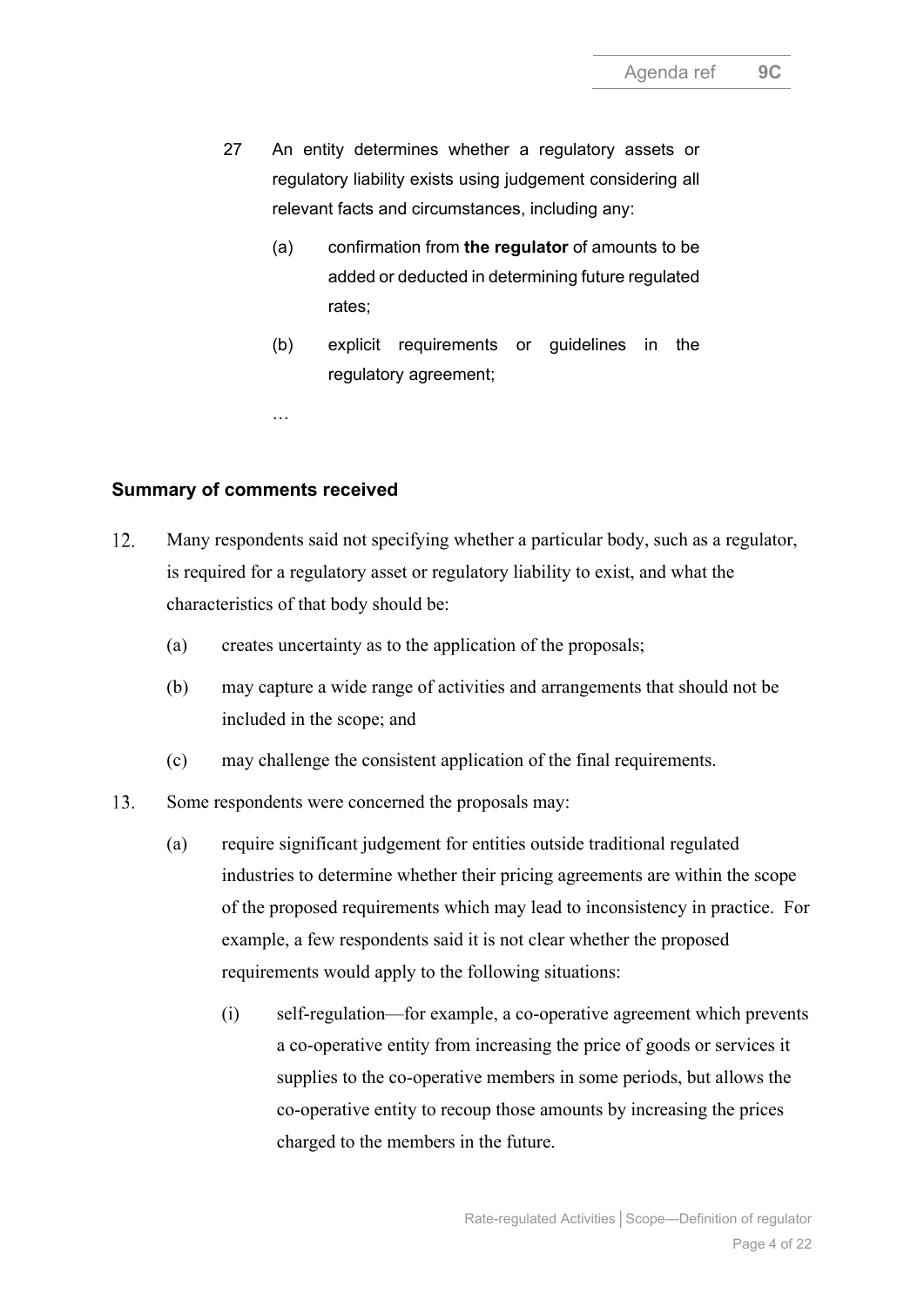- <span id="page-4-1"></span>(ii) commercial contracts between entities for the supply of goods or services that contain 'catch-up' clauses for costs incurred in the past that would only be included in the pricing charged when supplying goods or services in the future.
- <span id="page-4-0"></span>(b) create structuring opportunities within groups or between related entities to create artificial regulatory assets or regulatory liabilities as a basis for managing reported performance. For example, a transfer pricing agreement between a parent and one of its subsidiaries, with the parent assuming the role of the regulator by establishing the prices the subsidiary must charge customers, with the goal of guaranteeing a profit level for the subsidiary.
- 14. To avoid these consequences, some of these respondents said the final Standard should clarify that a regulator is necessary for a regulatory asset or regulatory liability to exist and recommended the final Standard define 'regulator'.
- <span id="page-4-2"></span>15. In defining a regulator, some of these respondents recommended that the IASB considers developing a definition of a regulator similar to that in IFRS 14 *Regulatory Deferral Accounts*:

An authorised body that is empowered by statute or regulation to establish the rate or a range of rates that bind an entity. The rate regulator may be a third-party body or a related party of the entity, including the entity's own governing board, if that body is required by statute or regulation to set rates both in the interest of the customers and to ensure the overall financial viability of the entity.

- <span id="page-4-3"></span>16. Some respondents highlighted a few features that the definition of a regulator would need to include:
	- (a) independent—the regulator should be a third party that is independent from the entity applying the proposals. Requiring a regulator to be independent would:
		- (i) ensure that self-regulated entities, such as the case of some cooperative entities, are not included in the scope of the proposals; and
		- (ii) reduce structuring opportunities, for example, it would be clearer that intercompany transfer pricing agreements are outside the scope.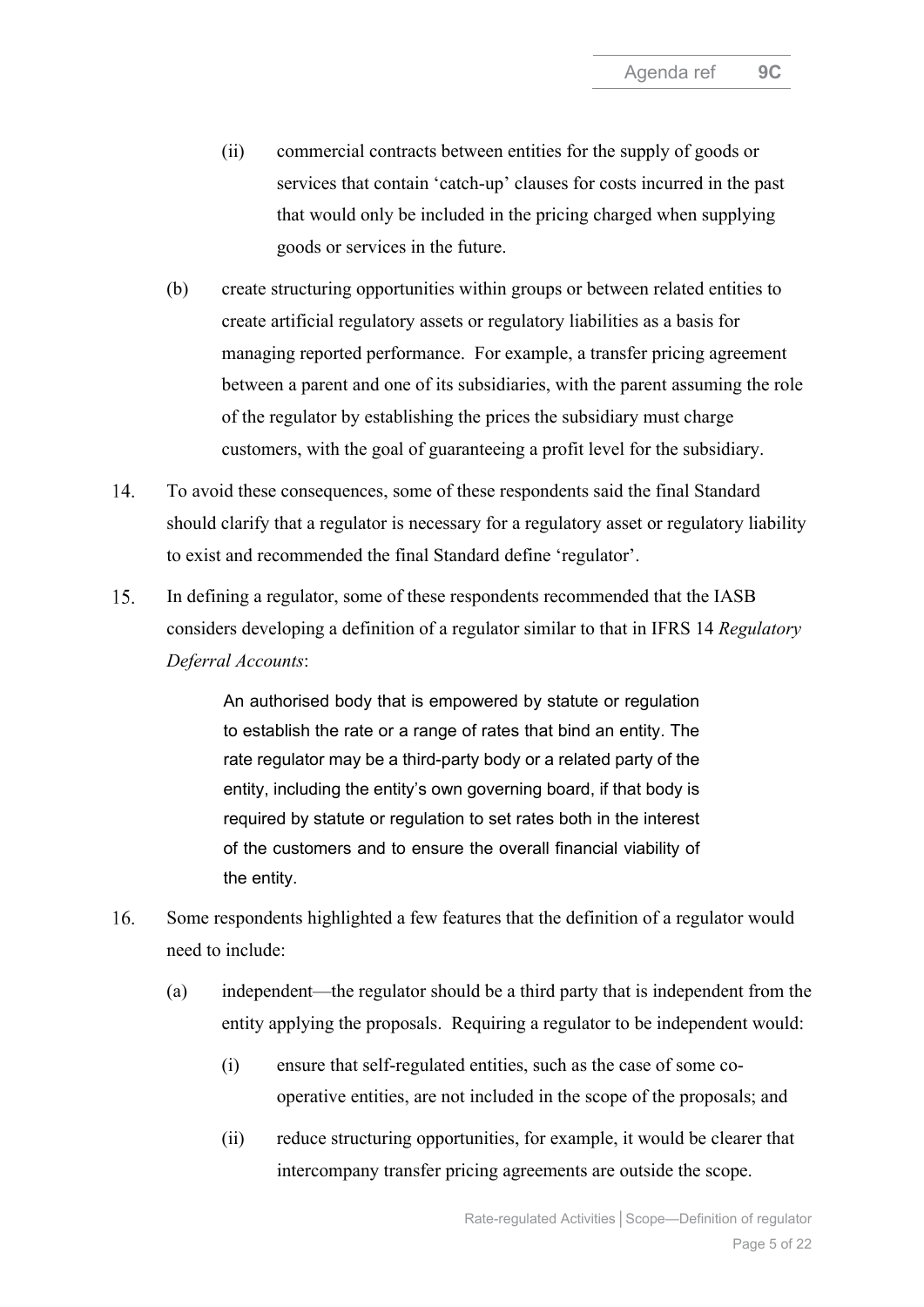- (b) governmental body or an entity with delegated authority. This feature would ensure rights and obligations from agreements between private entities are scoped out.
- (c) objective—an accounting firm said in some jurisdictions there may be government-owned entities, where a regulator may be a related party of the entity, but to be within the scope of the proposals there should be sufficient rules and regulations in place to ensure that the regulator is acting objectively.
- <span id="page-5-0"></span>17. An accounting firm said the definition could focus on the role entrusted to the regulatory body (ie key functions) instead of focusing on the type of regulatory body or persons.

### **Staff analysis**

- <span id="page-5-1"></span>18. The staff analysis is structured as follows:
	- (a) assessing whether to require the existence of a regulator (paragraphs [19](#page-5-2)[–27\)](#page-7-0); and
	- (b) defining regulator (paragraphs [28–](#page-8-0)[41\)](#page-10-0).

### *Assessing whether to require the existence of a regulator*

- <span id="page-5-2"></span>19. This section assesses whether the existence of a regulator should be included in the conditions that are necessary for a regulatory asset or a regulatory liability to exist (paragraph 6 of the Exposure Draft).
- 20. In paragraphs BC85–BC86 of the Basis for Conclusions on the Exposure Draft the IASB argued that, when determining whether a regulatory asset or a regulatory liability exists, what matters is that the rights and obligations created by a regulatory agreement are enforceable. Whether or not a regulator exists and what the characteristics of that regulator should be is secondary.
- 21. However, as discussed in paragraphs [12–](#page-3-0)[13,](#page-3-1) many respondents were concerned that the Exposure Draft does not specify whether a particular type of body, such as a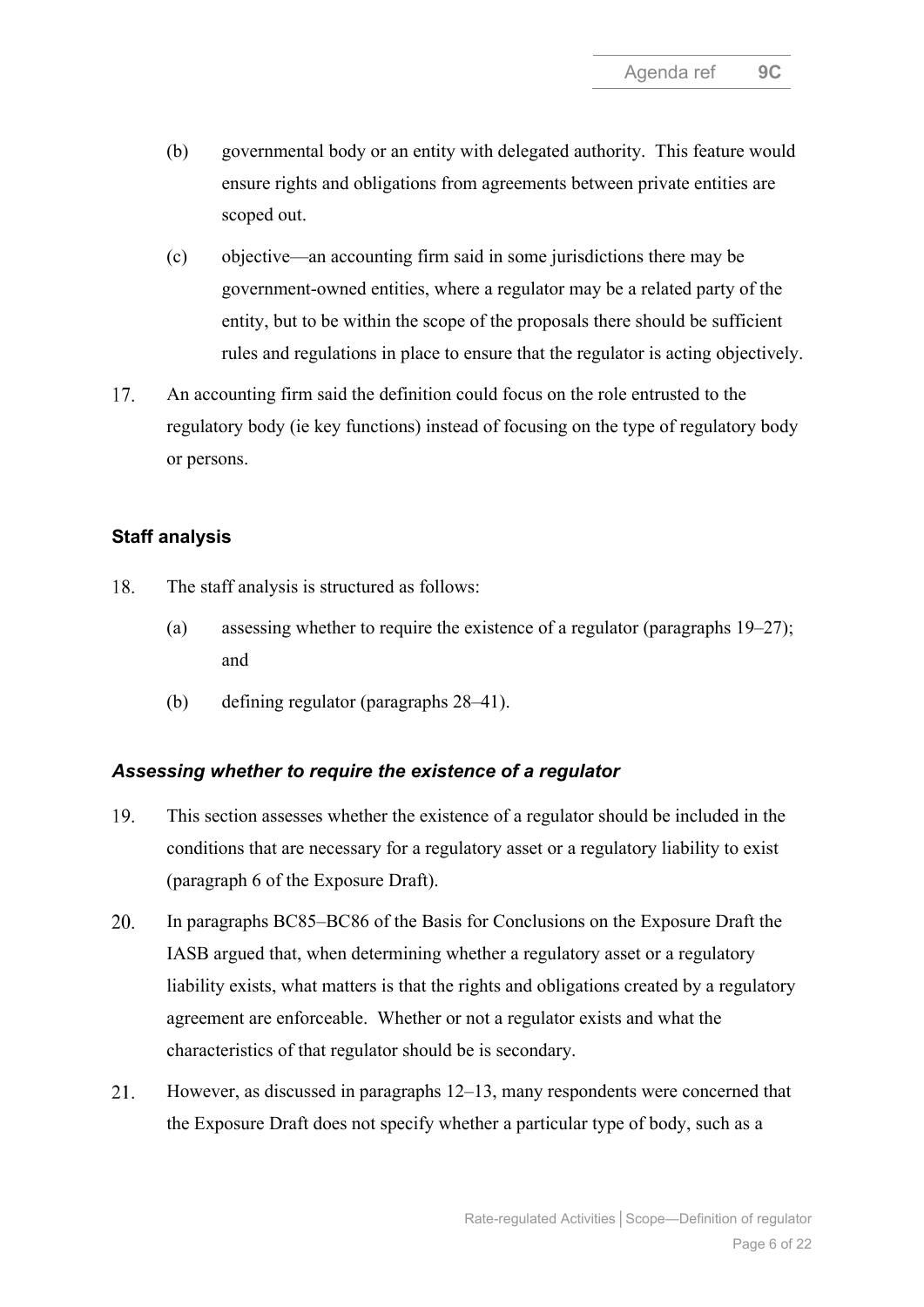regulator, is required for a regulatory asset or a regulatory liability to exist. For these respondents this creates:

- (a) uncertainty as to the application of the final Standard (ie whether a regulator is required to exist);
- (b) the possibility that the final Standard will include self-regulation within its scope—ie, the ability of an entity to artificially create regulatory assets or regulatory liabilities by virtue of its articles or statute of incorporation (for example, the case of the co-operative in paragraph  $13(a)(i)$ ; and
- (c) structuring opportunities. For example through a transfer pricing agreement between a parent and one of its subsidiaries (paragraph [13\(b\)\)](#page-4-0) or by setting up commercial contracts between private companies (paragraph [13\(a\)\(ii\)\)](#page-4-1).
- $22.$ We agree with these respondents. If the final Standard requires the existence of a regulator—an external party to the entity—within the conditions that are necessary for a regulatory asset or a regulatory liability to exist, then:
	- (a) much of the uncertainty about the application of the final Standard would be removed—agreements that do not feature a regulator would be clearly outside the scope.
	- (b) self-regulation would be excluded from the scope—we do not think it was the IASB's intention when developing the Exposure Draft to capture selfregulation. Appendix A provides an overview of the documents published throughout the life of the project. None of those documents aimed to capture self-regulation.
	- (c) structuring opportunities would be reduced.
- 23. One disadvantage of requiring the existence of a regulator is the risk of unintentionally excluding agreements that give rise to rights and obligations that are economically similar to those arising in agreements that are overseen by a regulator. This could potentially result in the loss of useful information.
- 24. However, evidence gathered throughout the project would suggest that this risk is low. Stakeholders have never suggested that requiring the existence of a regulator would prevent the appropriate recognition of rights and obligations that are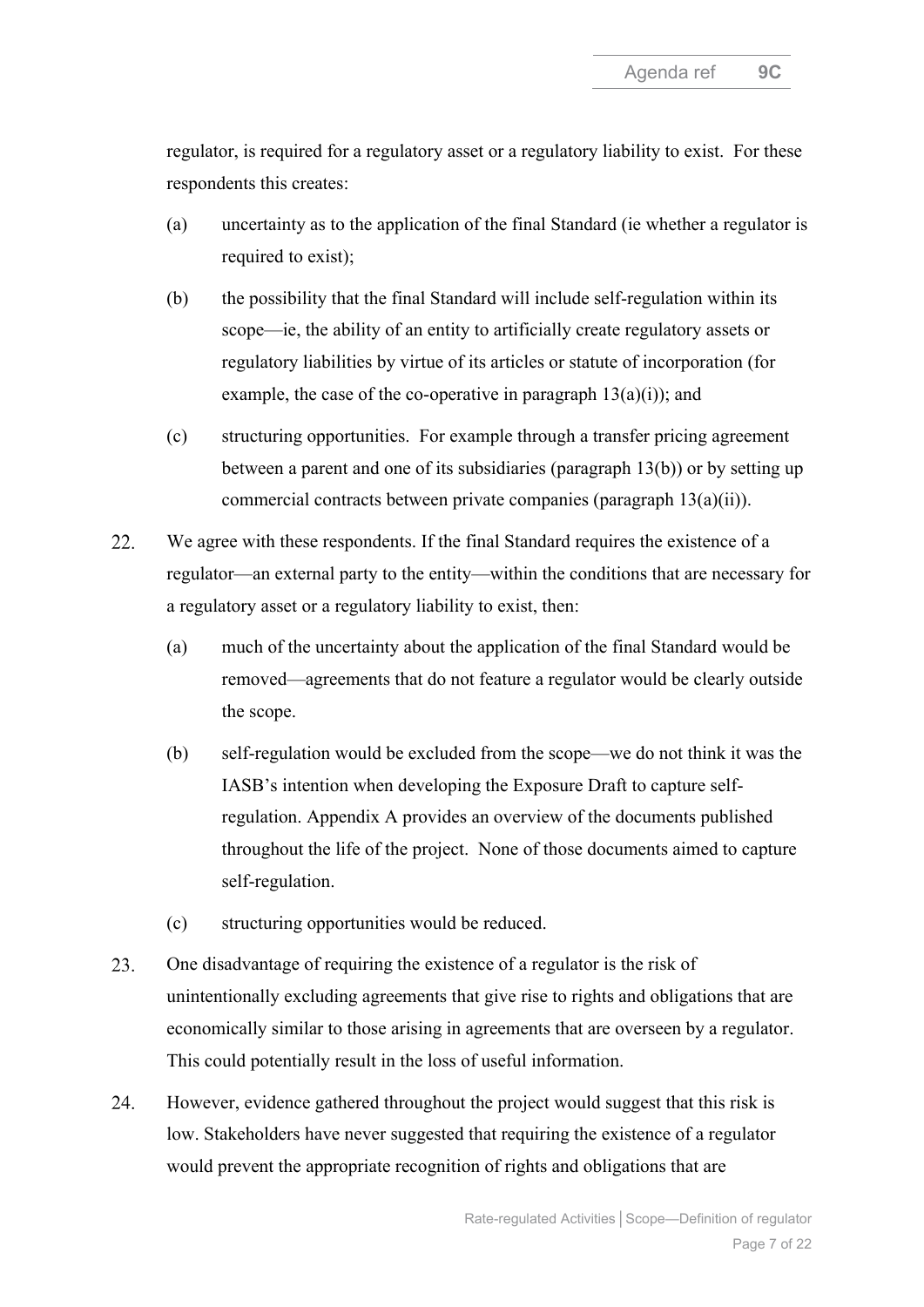economically similar to those arising in agreements that are overseen by a regulator. In other words, we do not have evidence that suggests such agreements exist or that they are widespread.

- <span id="page-7-1"></span>25. We agree with the comments in paragraph BC86 of the Basis for Conclusions on the Exposure Draft that:
	- (a) the development of a definition of regulator can be challenging because their characteristics can vary greatly: they can take diverse legal forms, can be designed with various features, can have various objectives and mandates, and can be required to meet various functions; and
	- (b) selecting specific features of regulators for their inclusion in the definition may result in certain agreements falling outside the scope of the final Standard.
- <span id="page-7-2"></span>26. However, to minimise the risks in paragraph [25,](#page-7-1) when developing the definition, we think we should:
	- (a) focus on regulators' key features—so that self-regulation is discarded—and on the regulators' functions that are relevant to the final Standard—ie those relating to the determination of the regulated rate; and
	- (b) consider the definition of 'rate regulator' in IFRS 14. Entities in some jurisdictions already use this definition. Even though this population of entities is relatively small, the staff is not aware that the IFRS 14 definition inappropriately excluded agreements from its scope. In addition, some respondents recommended the IASB use the definition of 'rate regulator' in IFRS 14 (paragraph [15\)](#page-4-2), which provides evidence that definition has worked well.
- <span id="page-7-0"></span>27. Considering the analysis in paragraphs [19–](#page-5-2)[26,](#page-7-2) we recommend the IASB include the existence of a regulator within the conditions that are necessary for a regulatory asset or a regulatory liability to exist. We think the advantages of addressing the concerns described in paragraphs [12–](#page-3-0)[13](#page-3-1) outweigh the risks of unintentionally excluding some agreements from the scope. In addition, the staff think the difficulties, described in paragraph [25](#page-7-1) of developing a definition can be overcome (paragraphs [28](#page-8-0)[—41](#page-10-0) discuss a possible definition).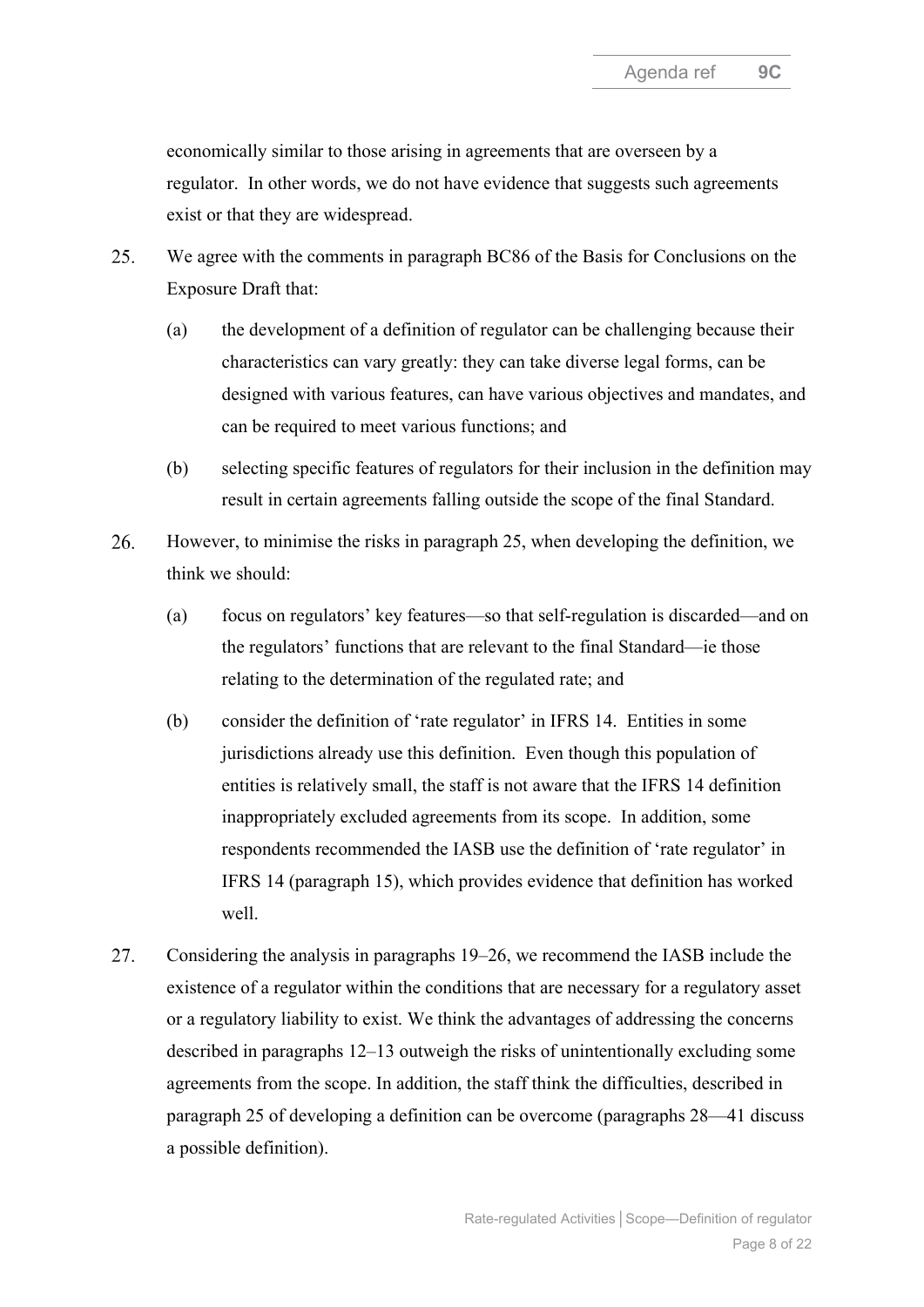### *Defining regulator*

- <span id="page-8-0"></span>28. This section sets out the staff's proposed definition of regulator.
- 29. We considered the definition of 'rate regulator' in IFRS 14 as a starting point. When making changes to that definition we considered:
	- (a) suggestions from respondents summarised in paragraph [16;](#page-4-3) and
	- (b) comments from members of the Consultative Group for Rate Regulation (Consultative Group)—Appendix B.
- 30. IFRS 14 defines 'rate regulator' as:

An authorised body that is empowered by statute or regulation to establish the rate or a range of rates that bind an entity. The rate regulator may be a third-party body or a related party of the entity, including the entity's own governing board, if that body is required by statute or regulation to set rates both in the interest of the customers and to ensure the overall financial viability of the entity.

31. We have developed the following definition of regulator:

> A body that is empowered by law or regulation to determine the regulated rate or a range of regulated rates.

- 32. We developed this definition considering:
	- (a) the main feature of a regulator—ie 'a body empowered by law or regulation' (paragraphs [33](#page-8-1)[–38\)](#page-9-0);
	- (b) the main function of a regulator—ie the determination of the regulated rate (paragraphs [39](#page-10-1)[–40\)](#page-10-2); and
	- (c) items that needed to be modified from the definition in IFRS 14 (paragraph [41\)](#page-10-0).

### *Body empowered by law or regulation*

- <span id="page-8-1"></span>33. As discussed in paragraph [16](#page-4-3) some respondents suggested that a regulator should:
	- (a) be an independent third-party;
	- (b) act objectively in accordance with rules or regulation; and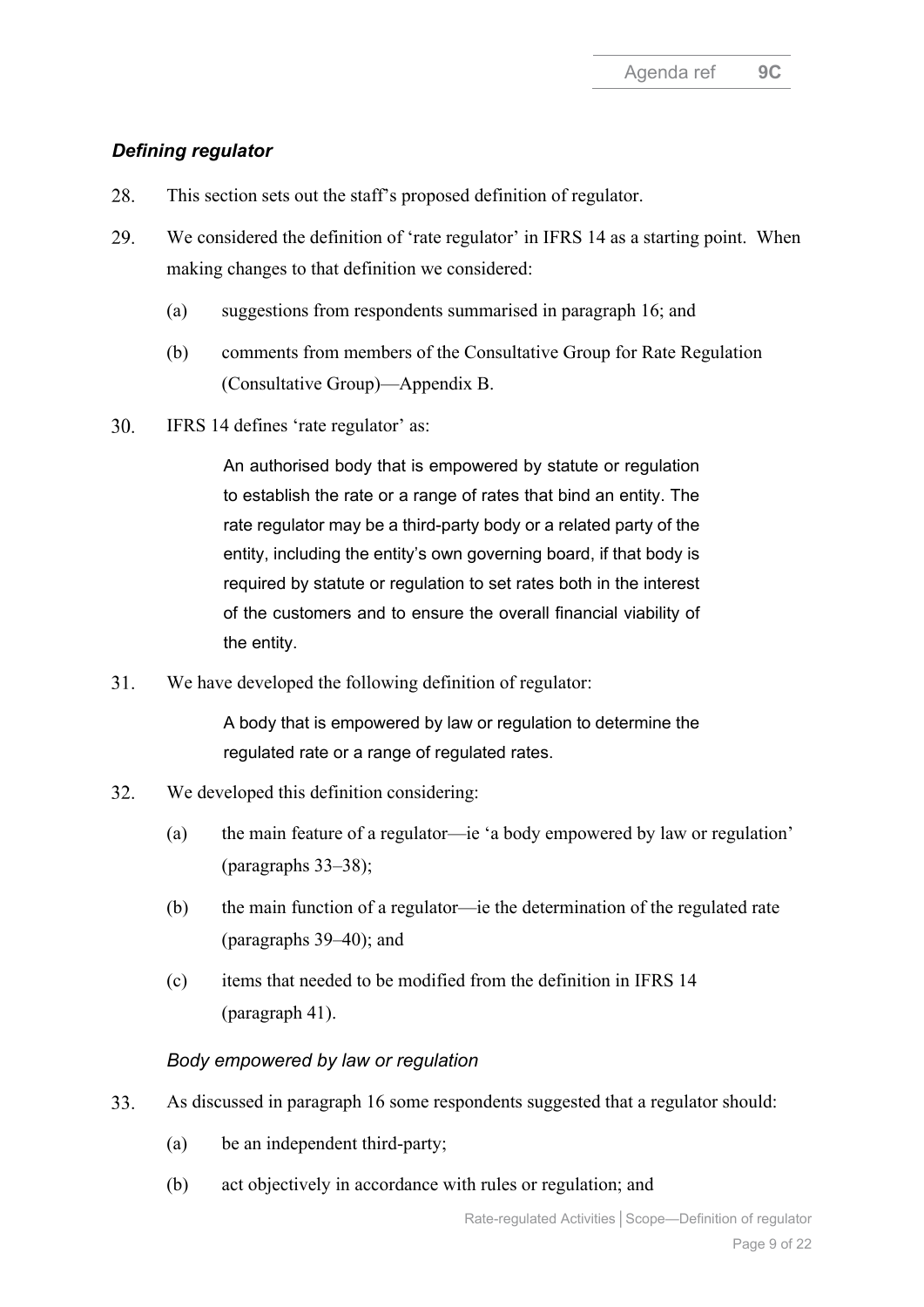- (c) have some attributes of a governmental body or an entity with delegated authority.
- <span id="page-9-1"></span>34. Respondents suggested these features to:
	- (a) ensure that self-regulated entities are not included in the scope of the final Standard; and
	- (b) reduce structuring opportunities.
- 35. We do not think the definition should include that a regulator needs to be an independent third-party and/or act objectively. This is because without a detailed explanation of these terms, the definition of regulator could be interpreted and applied differently across different jurisdictions. However, defining independence and/or objectivity would be challenging.
- 36. In addition, in some jurisdictions, the regulator and the regulated entity are related parties as defined in IAS 24 *Related Party Disclosures* because they are controlled by the same government. If the term 'independent' was included in the definition, regulated entities in these jurisdictions:
	- (a) could interpret this as meaning they would be outside the scope of the final Standard; or
	- (b) may have difficulties in proving the regulator is independent.
- 37. However, we think that by describing a rate regulator as 'an authorised body that is empowered by statute or regulation', IFRS 14 helps address respondents' concerns about self-regulation and structuring opportunities in paragraph [34.](#page-9-1)
- <span id="page-9-0"></span>38. We do, however, recommend replacing the term 'statute' with 'law'. This is because during the comment period, we learned that a few stakeholders in Europe thought 'statute' referred to the articles or statute of incorporation of a company. Interpreting 'statute' to mean the articles or statute of incorporation of a company led these stakeholders to think that some agreements would be in the scope of the proposed Standard (for example, intercompany agreements).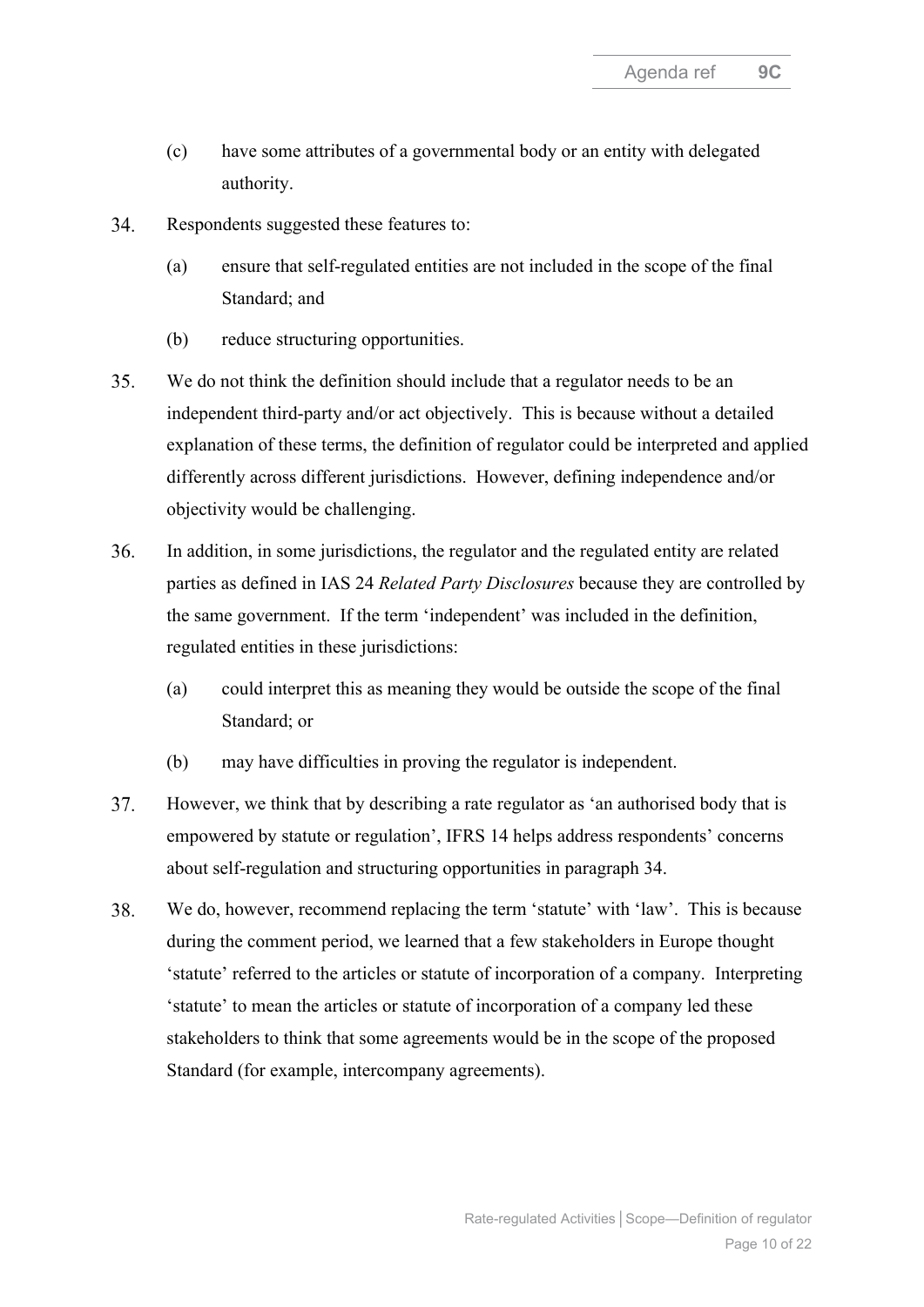#### *Determination of the regulated rate*

- <span id="page-10-1"></span>39. Regulators may be required to fulfil a variety of functions, for example provide rate stability for customers or maintain the availability and quality of the supply of goods or services. However, we think that the determination of the regulated rate is the function that is most relevant to the final Standard. The determination of the rate refers to the process in which the regulator designs or establishes the basis for the calculation of the rate, evaluates an entity's rate application and subsequently approves the final rate. This may include consulting the public and other relevant stakeholders.
- <span id="page-10-2"></span> $40<sub>1</sub>$ We kept the expression 'rate or range of rates' from IFRS 14 in the definition. The intention of the phrase 'range of rates' in the definition of 'rate regulator' in IFRS 14 is to capture in the scope of that Standard, situations in which the regulator provides the regulated entity some discretion or flexibility in determining the rate.<sup>[2](#page-10-3)</sup> However, this discretion is restricted by boundaries set by the regulator. In some cases, the regulator may also establish different rates for different types of customers. Keeping 'range of rates' helps capture these cases.

### *Items that needed to be modified from the definition in IFRS 14*

- <span id="page-10-0"></span> $41.$ The following are a few differences between the definition in IFRS 14 and the one developed by the staff:
	- (a) deleted 'authorised'. This is because being empowered by law or regulation should already provide the body with the appropriate authority or power to determine the regulated rate.
	- (b) deleted the second sentence of the definition. That sentence refers to the possibility for the 'rate regulator' being a related party of the entity if that body determines rates both in the interest of the customers and to ensure the overall financial viability of the entity. We deleted this sentence because:
		- (i) we think a short, simple definition is preferable. We think the final Standard should include guidance to clarify that self-regulation is

<span id="page-10-3"></span><sup>&</sup>lt;sup>2</sup> This was discussed by the IASB at its October 2013 meeting. See [Agenda Paper 22A.](https://www.ifrs.org/content/dam/ifrs/meetings/2013/october/iasb/rate-regulated-activities-interim/ap22a-scope-transition.pdf)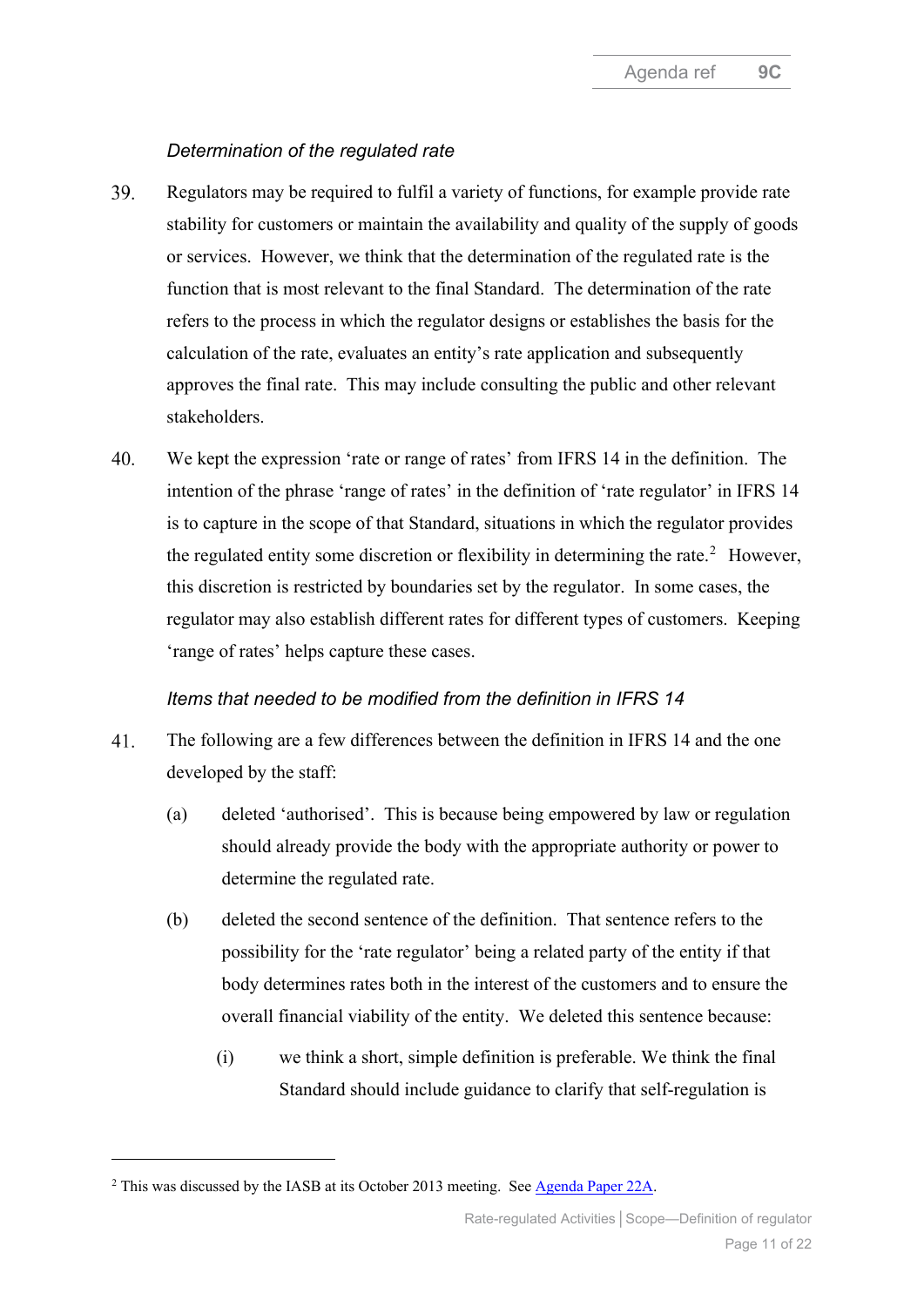outside the scope. We also think the final Standard should include guidance to clarify that the Standard applies to cases when an entity determines its own rates (for example, some co-operatives—see Appendix B) or related parties (for example, an entity's own governing board) determine the rate but in both cases they do so in accordance with a framework that is overseen by a body empowered by law or regulation.

(ii) we think the requirement the regulator determines 'rates […] both in the interest of the customers and to ensure the overall financial viability of the entity' should not be included in the definition of a regulator. This is because regulators may consider a combination of different objectives when determining the regulated rates. In addition, including a set of regulatory objectives in the definition may unintentionally narrow the scope of the final Standard. It may also be difficult for entities to demonstrate both the objectives of the regulator and that the rates set fulfil these objectives.

### **Question for the IASB**

Does the IASB agree that the final Standard:

- a. includes the existence of a regulator in the conditions that are necessary for a regulatory asset or regulatory liability to exist;
- b. defines a regulator as 'a body that is empowered by law or regulation to determine the regulated rate or a range of regulated rates'; and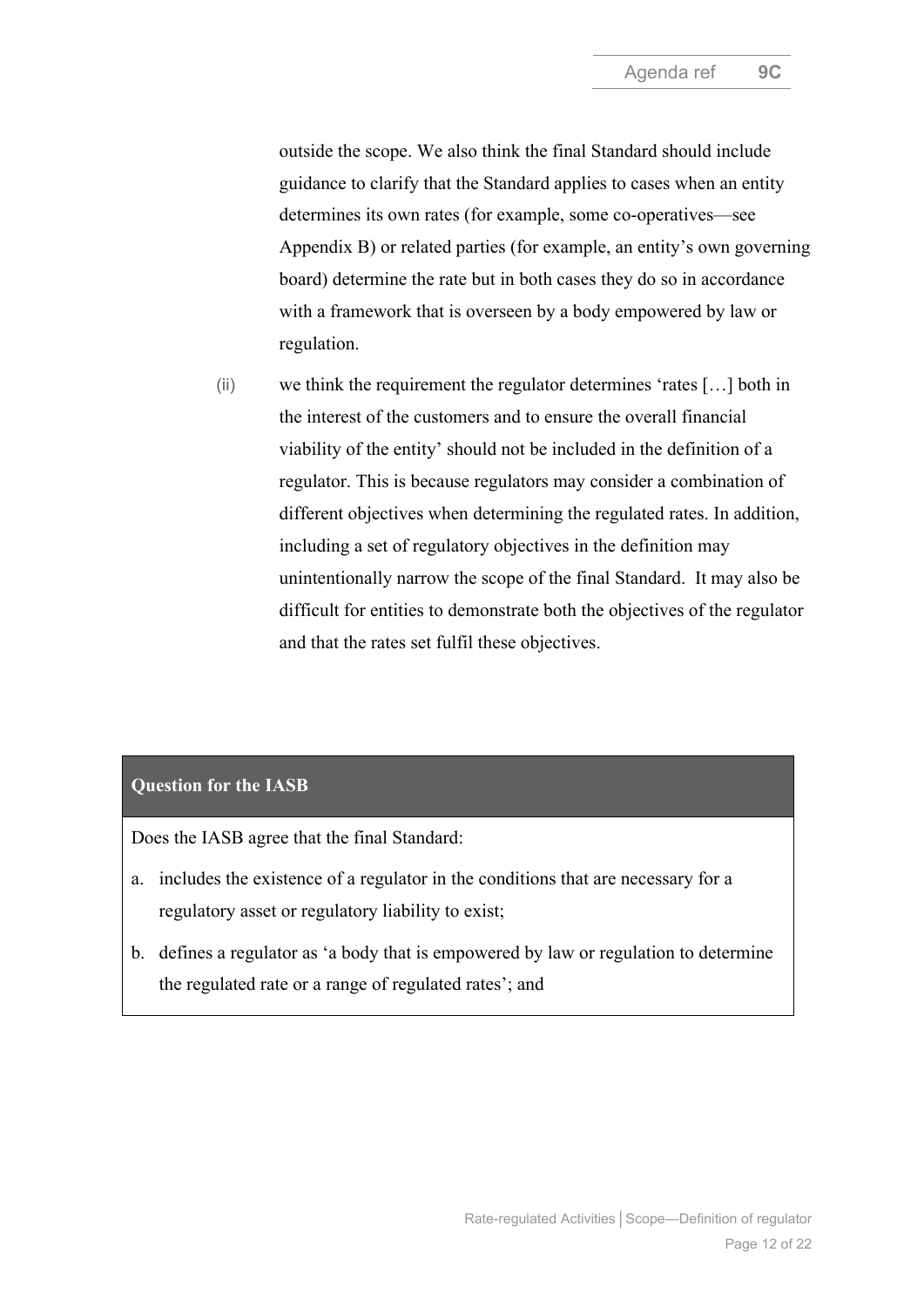c. includes guidance to clarify that self-regulation (ie situations when the price is not determined by a regulator) is outside the scope. However, the final Standard would apply to cases when an entity determines its own rates (for example, some cooperatives) or related parties (for example, an entity's own governing board) determine the rate but in both cases they do so in accordance with a framework that is overseen by a body empowered by law or regulation?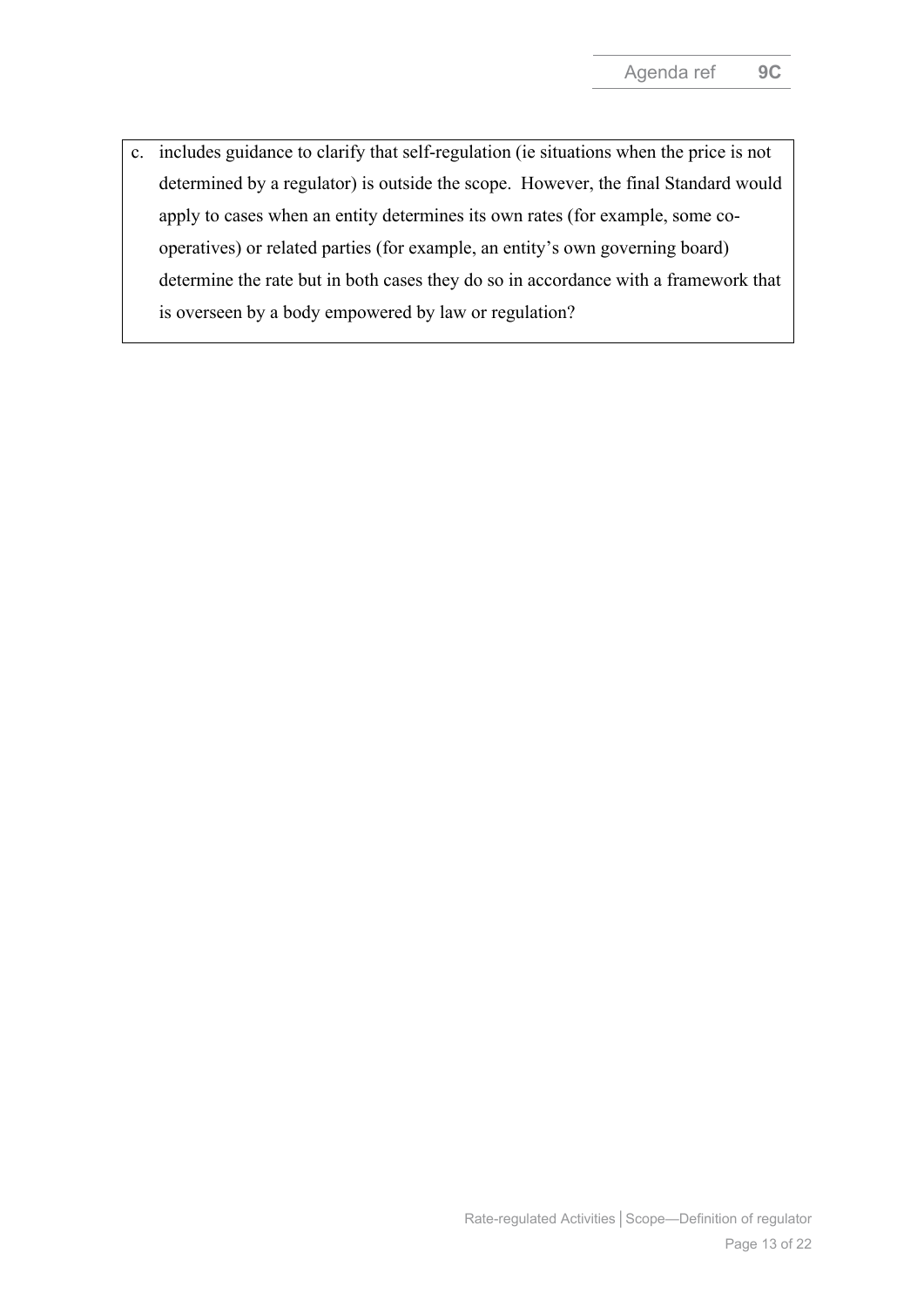## **Appendix A—Consideration of a regulator in the Rate-regulated Activities project and IFRS 14** *Regulatory Deferral Accounts*

## *Rate-regulated Activities Project*

*Exposure Draft* [Rate-regulated Activities](https://www.ifrs.org/content/dam/ifrs/project/rate-regulated-activities/published-documents/rate-regulated-activities-ed-2009.pdf) *published in 2009 (2009 Exposure Draft)*

- A1. The 2009 Exposure Draft proposed that entities should recognise regulatory balances arising from one type of rate regulation (commonly called cost-of-service regulation or return-on-rate-base regulation). The existence of a regulator formed part of the proposed scope criteria and 'regulator' was a defined term:
	- 3 An entity shall apply this (draft) IFRS to its operating activities that meet the following criteria:
		- (a) an authorised body (the regulator) establishes the price the entity must charge its customers for the goods or services the entity provides, and that price binds the customers; and
		- (b) the price established by regulation (the rate) is designed to recover the specific costs the entity incurs in providing the regulated goods or services and to earn a specified return (cost-of-service regulation). The specified return could be a minimum or range and need not be a fixed or guaranteed return.
- A2. The 2009 Exposure Draft defined a regulator as:

An authorised body empowered by statute or contract to set rates that bind an entity's customers. The regulator may be a third-party body or may be the entity's own governing board if the board is required by statute or contract to set rates both in the interest of the customers and to ensure the overall financial viability of the entity.

A3. Respondents to the 2009 Exposure Draft said the scope of the Standard should be narrower (so it aligned more closely with US GAAP requirements) or broader (to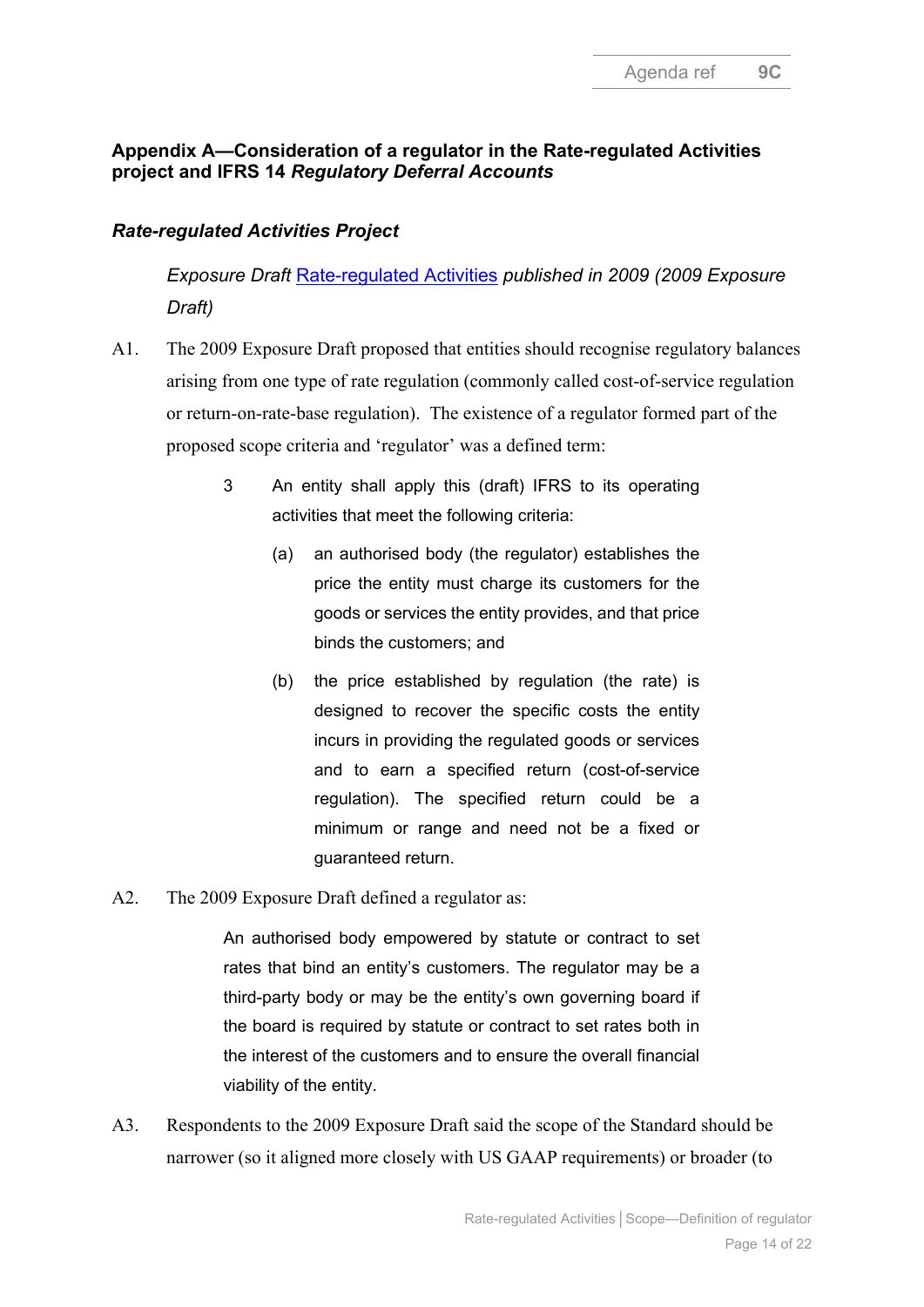include entities subject to regulatory schemes beyond 'cost-of-service'). However, there were no comments on the existence of a regulator.<sup>[3](#page-14-0)</sup>

*Discussion Paper* [Reporting the Financial Effects of Rate Regulation](https://www.ifrs.org/content/dam/ifrs/project/rate-regulated-activities/published-documents/discussion-paper-reporting-financial-effects-rate-regulation-september-2014.pdf) *published in September 2014 (Discussion Paper)*

- A4. The Discussion Paper described the common features of various types of rate regulation. It grouped features that seemed most likely to give rise to rights and obligations that meet the definitions of an asset and a liability in the *Conceptual Framework for Financial Reporting,* and that are incremental to the assets and liabilities accounted for by applying IFRS standards in effect at that time. The IASB termed the type of rate regulation containing all those common features 'defined rate regulation'.
- A5. One of the features of 'defined rate regulation' described in the Discussion paper is that its rate-setting framework creates rights and obligations that are enforceable on the regulated entity and on the regulator. Many respondents agreed that the Discussion Paper captured adequately the rights and obligations created by a wide variety of regulatory schemes. No comments received showed concerns about the presence of the regulator in the feature of 'defined rate regulation'.
- A6. In addition, paragraph 4.73 of the Discussion Paper says:

#### **Enforcement of rights and obligations**

4.73 Some suggest that the existence of a rate regulator whose role and authority is established in legislation or other formal regulations is an important feature to consider when analysing what rights and obligations established by the rate regulation are enforceable. This is because, in order for there to be a substantive right or obligation, there has to be an enforcement mechanism outside the entity. […]

<span id="page-14-0"></span><sup>&</sup>lt;sup>3</sup> See **Agenda Paper 7** discussed at the February 2010 IASB meeting.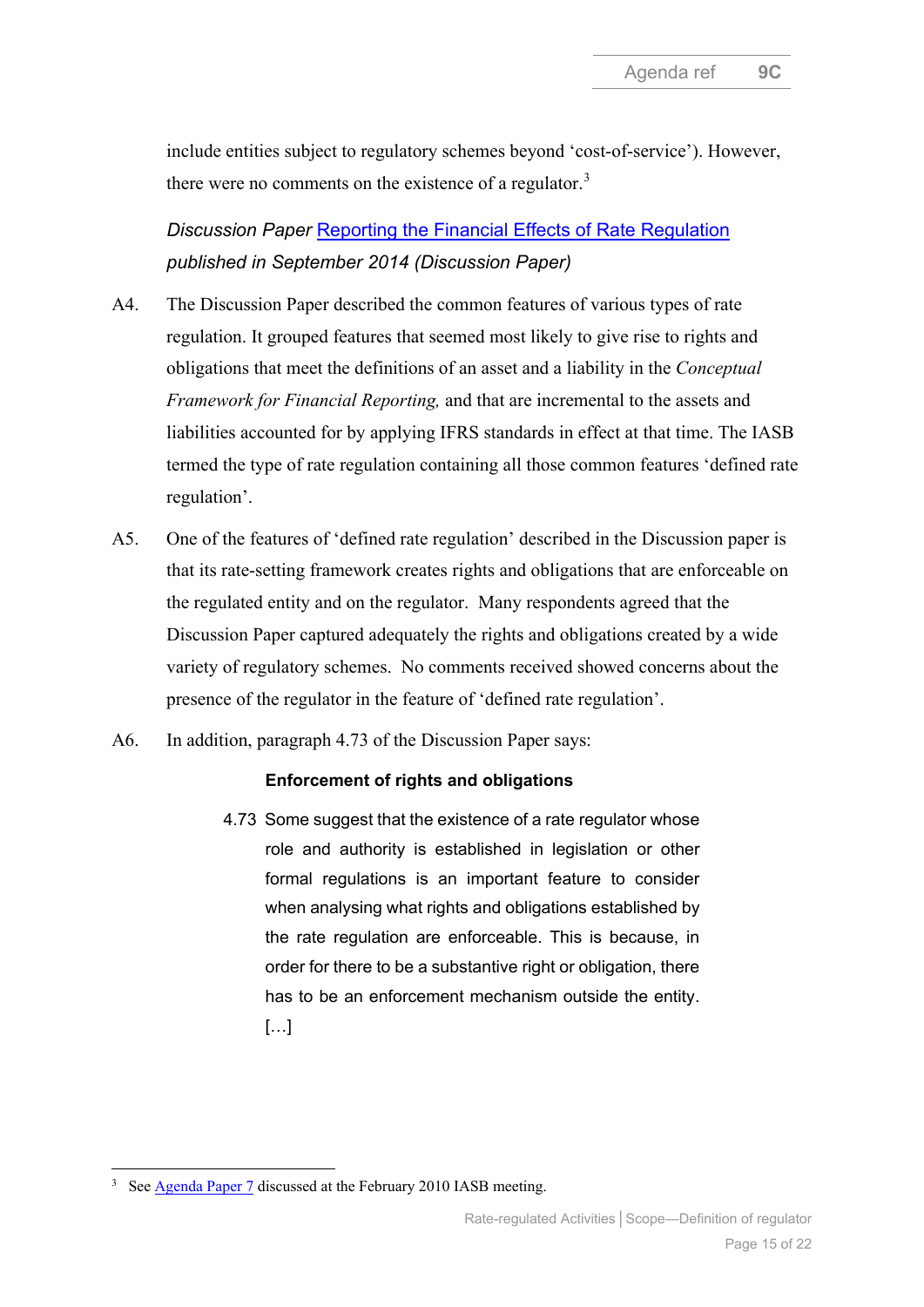### *IFRS 14*

*Exposure Draft* [Regulatory Deferral Accounts](https://www.ifrs.org/content/dam/ifrs/project/rate-regulated-activities-interim-standard/ed-regulatory-deferral-account.pdf) *published in September 2013 (2013 Exposure Draft)*

- A7. In the 2013 Exposure Draft the existence of a regulator formed part of the scope criteria and 'rate regulator' was a defined term.
- A8. The proposed scope of the 2013 Exposure Draft was:
	- 7 An entity that is eligible to and elects to apply this (draft) interim Standard shall apply all of its requirements to the regulatory deferral accounts arising from all of the entity's rate-regulated activities that meet the following criteria:
		- (a) an authorised body (the rate regulator) restricts the price that the entity can charge its customers for the goods or services that the entity provides, and that price binds the customers
		- (b) the price established by regulation (the rate) is designed to recover the entity's allowable costs of providing the regulated goods or services.
- A9. The 2013 Exposure Draft defined a rate regulator as:

An authorised body that is empowered by statute or contract to set rates that bind an entity's customers. The rate regulator may be a third-party body or may be the entity's own governing board, if that board is required by statute or contract to set rates both in the interest of the customers and to ensure the overall financial viability of the entity.

A10. The majority of respondents agreed with the existence of a rate regulator forming part of the scope criteria.<sup>[4](#page-15-0)</sup>

<span id="page-15-0"></span><sup>&</sup>lt;sup>4</sup> See **Agenda Paper 22A** discussed at the October 2013 IASB meeting.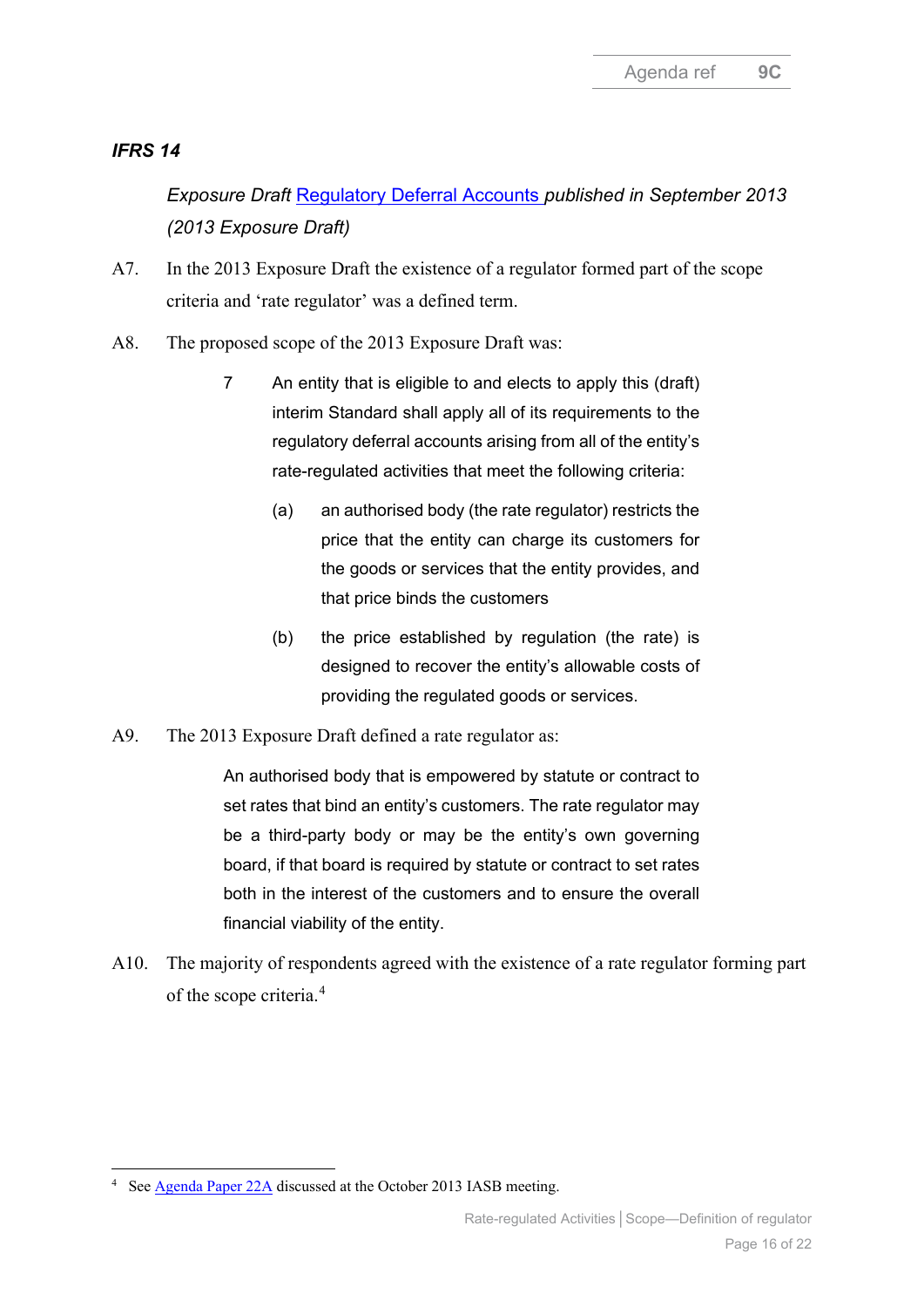### *IFRS 14 published in January 2014*

- A11. The IASB amended the scope criterion and issued IFRS 14 in January 2014 as an interim Standard that would apply until the completion of the comprehensive project.
- A12. In IFRS 14, the existence of a regulator forms part of the scope criteria through the requirement that an entity conducts 'rate-regulated activities'. 'Rate regulator' is also a defined term in IFRS 14.[5](#page-16-0)
- A13. The scope requirements of IFRS 14 are:
	- 5 An entity is permitted to apply the requirements of this Standard in its *first IFRS financial statements* if and only if it:
		- (a) conducts *rate-regulated activities*; and
		- (b) recognised amounts that qualify as regulatory deferral account balances in its financial statements in accordance with its previous GAAP.'
- A14. IFRS 14 defines rate-regulated activities, rate regulation and rate regulator, respectively, as:

Rate-regulated activities—An entity's activities that are subject to rate regulation.

Rate regulation—A framework for establishing the prices that can be charged to customers for goods or services and that framework is subject to oversight and/or approval by a rate regulator.

Rate regulator—An authorised body that is empowered by statute or regulation to establish the rate or a range of rates that bind an entity. The rate regulator may be a third-party body or a related party of the entity, including the entity's own governing board, if that body is required by statute or regulation to set rates both in the interest of the customers and to ensure the overall financial viability of the entity.

<span id="page-16-0"></span><sup>&</sup>lt;sup>5</sup> The defined term 'rate regulation' in IFRS 14 links the defined term 'rate regulator' to the defined term 'rateregulated activities', which forms part of the scope criteria.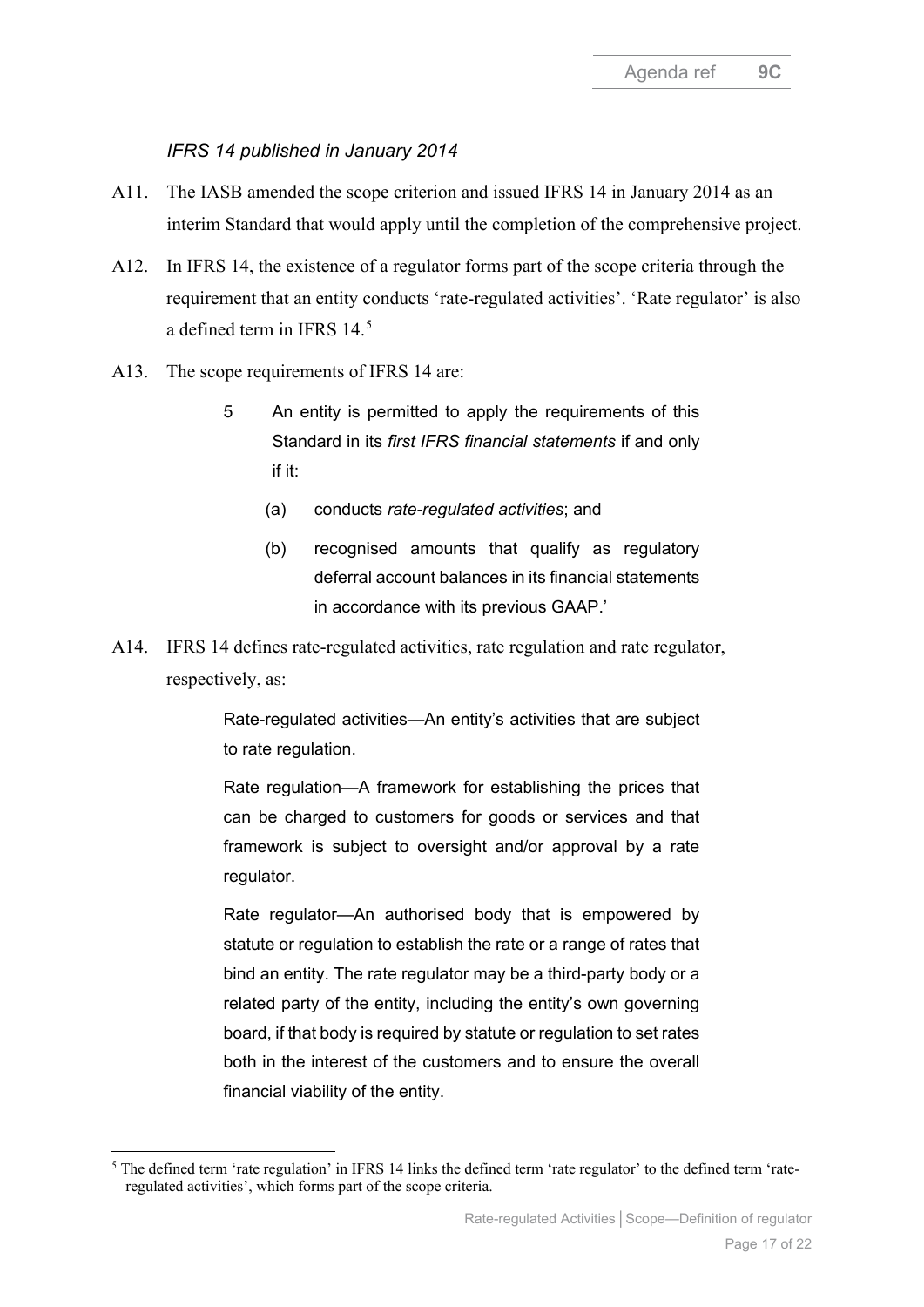## **Appendix B—Comments received from members of the Consultative Group**

B1. When developing the definition of regulator, we shared an initial draft of that definition with the members of the Consultative Group for Rate Regulation (Consultative Group) for their feedback. The following table includes main comments received from the members of the Consultative Group and how we have considered them when developing the definition of regulator.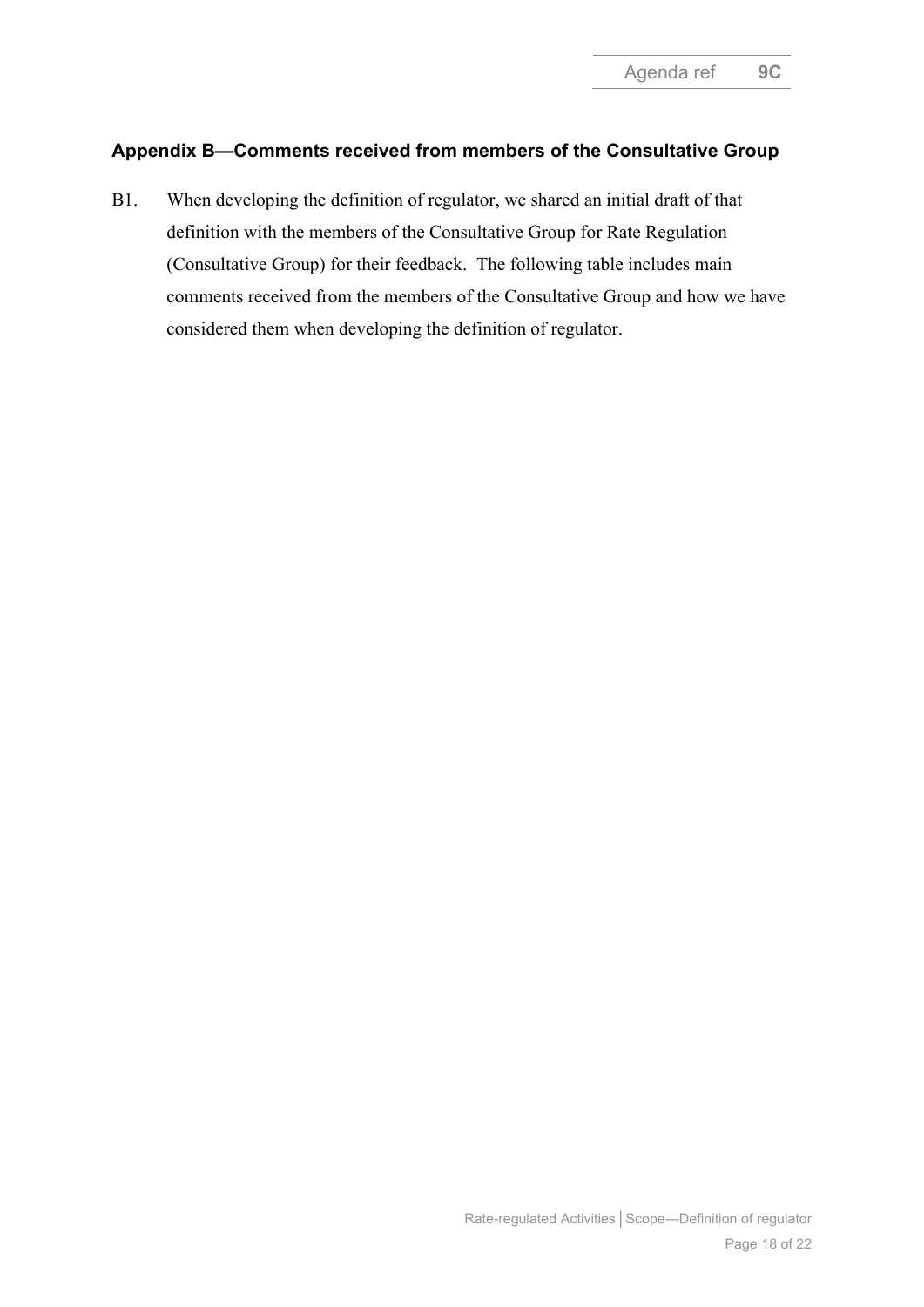<span id="page-18-0"></span>

| <b>Item</b>                                                                     | <b>Comment received</b>                                                                                                                                                                                                                                                                                                                                                                                   | <b>Staff view</b>                                                                                                                                                                                                                                                                                                                                                                                                                                            |
|---------------------------------------------------------------------------------|-----------------------------------------------------------------------------------------------------------------------------------------------------------------------------------------------------------------------------------------------------------------------------------------------------------------------------------------------------------------------------------------------------------|--------------------------------------------------------------------------------------------------------------------------------------------------------------------------------------------------------------------------------------------------------------------------------------------------------------------------------------------------------------------------------------------------------------------------------------------------------------|
| Delete regulation                                                               | One member suggested that the reference to<br>'regulation' be deleted. This is because some may<br>interpret the term 'regulation' to include regulation<br>that a parent entity imposes on a subsidiary entity, or<br>that an entity imposes on itself (ie 'internal<br>regulation'). According to this member the<br>definition should only consider regulation that<br>derives its authority from law. | We think the final Standard can clarify that the term 'regulation' in the<br>definition of regulator would exclude 'internal regulation'-ie that created<br>by entities within the same Group.                                                                                                                                                                                                                                                               |
| Regulators<br>determine<br>'allowed revenue'<br>rather than a<br>regulated rate | One member said that, in the regulatory schemes of<br>entities in the power and gas industries in the United<br>Kingdom, <sup>6</sup> the regulator does not determine the rate<br>per unit but the total allowed revenue. Entities<br>subject to those schemes would then determine the<br>rate per unit to be charged to customers based on the<br>total allowed revenue and their estimates of         | Respondents to the Exposure Draft did not raise concerns that the definition<br>of 'regulated rate' could cause entities subject to schemes where the<br>regulator only determines the 'allowed revenue' to conclude that they<br>would be outside the scope of the proposals. Because of this we<br>recommend the definition of regulator focuses on the regulator determining<br>the regulated rate. We think the specific fact pattern when the regulator |

 $6$  During the comment period, we learned that this may not be specific of the United Kingdom. For example, in revenue cap schemes for entities in the electricity transmission and distribution sectors in Australia, regulators also set the revenue to which each entity is entitled for a regulatory period, with entities then using consumption forecasts to generate the rates to be charged to customers. See comment letter [here.](http://eifrs.ifrs.org/eifrs/comment_letters/580/580_28717_kateWebsterAustralianElectricityTransmissionDistributionIndustry_0_AustralianElectricityTransmissionDistributionIndustryResponse.pdf)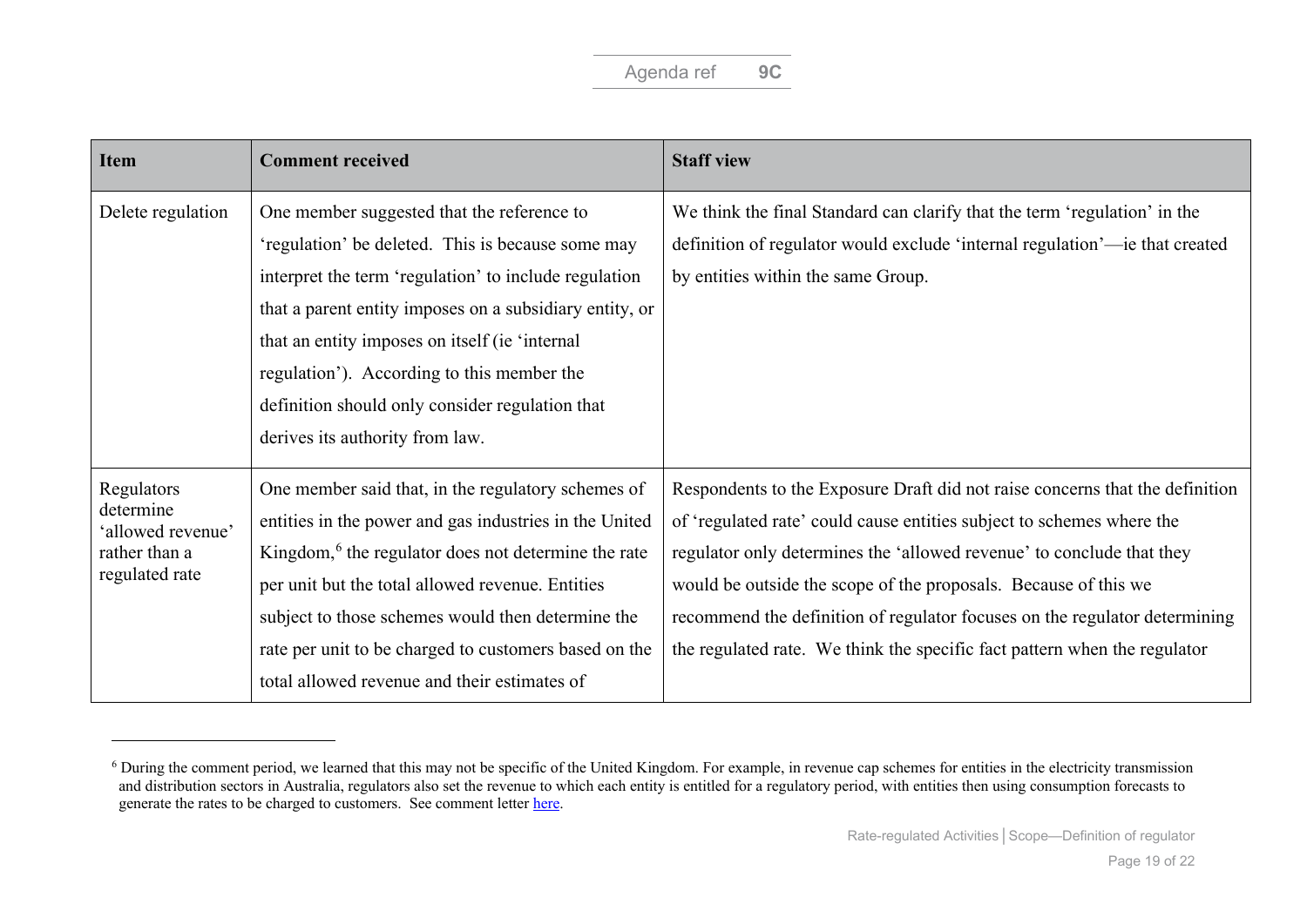| <b>Item</b>     | <b>Comment received</b>                              | <b>Staff view</b>                                                             |
|-----------------|------------------------------------------------------|-------------------------------------------------------------------------------|
|                 | consumption, with an entity being able to recover or | only determines the 'allowed revenue' can be clarified in the application     |
|                 | return any under or over-recovery of allowed         | guidance of the final Standard.                                               |
|                 | revenue in rates charged to customers in future      |                                                                               |
|                 | periods. This member's concern is that the           |                                                                               |
|                 | definition could make these entities conclude they   |                                                                               |
|                 | are outside the scope of the final Standard.         |                                                                               |
| Self-regulation | A few members suggested that the final Standard      | Throughout the course of this project, the IASB learned that, when the        |
|                 | explicitly excludes self-regulation from its scope.  | goods or services being supplied are considered to be essential, co-          |
|                 | Within the self-regulation topic, a few members      | operatives may be subject to some form of regulatory oversight. That          |
|                 | raised the following fact patterns:                  | regulatory oversight may be exercised by a government department or other     |
|                 | (a) co-operatives—One member questioned how          | authorised body.                                                              |
|                 | the definition of regulator addressed the co-        | We think the final Standard should include guidance to clarify that self-     |
|                 | operative fact pattern in paragraph $13(a)(i)$ . Co- | regulation is outside the scope. We also think the final Standard should      |
|                 | operatives are commonly self-regulated when it       | include guidance to clarify that the Standard applies to cases when an entity |
|                 | comes to setting prices for goods or services        | determines its own rates (for example, some co-operatives) or related         |
|                 | that they supply, which are usually supplied to      | parties (for example, an entity's own governing board) determine the rate     |
|                 | the members of the co-operative.                     | but in both cases they do so in accordance with a framework that is           |
|                 |                                                      | overseen by a body empowered by law or regulation.                            |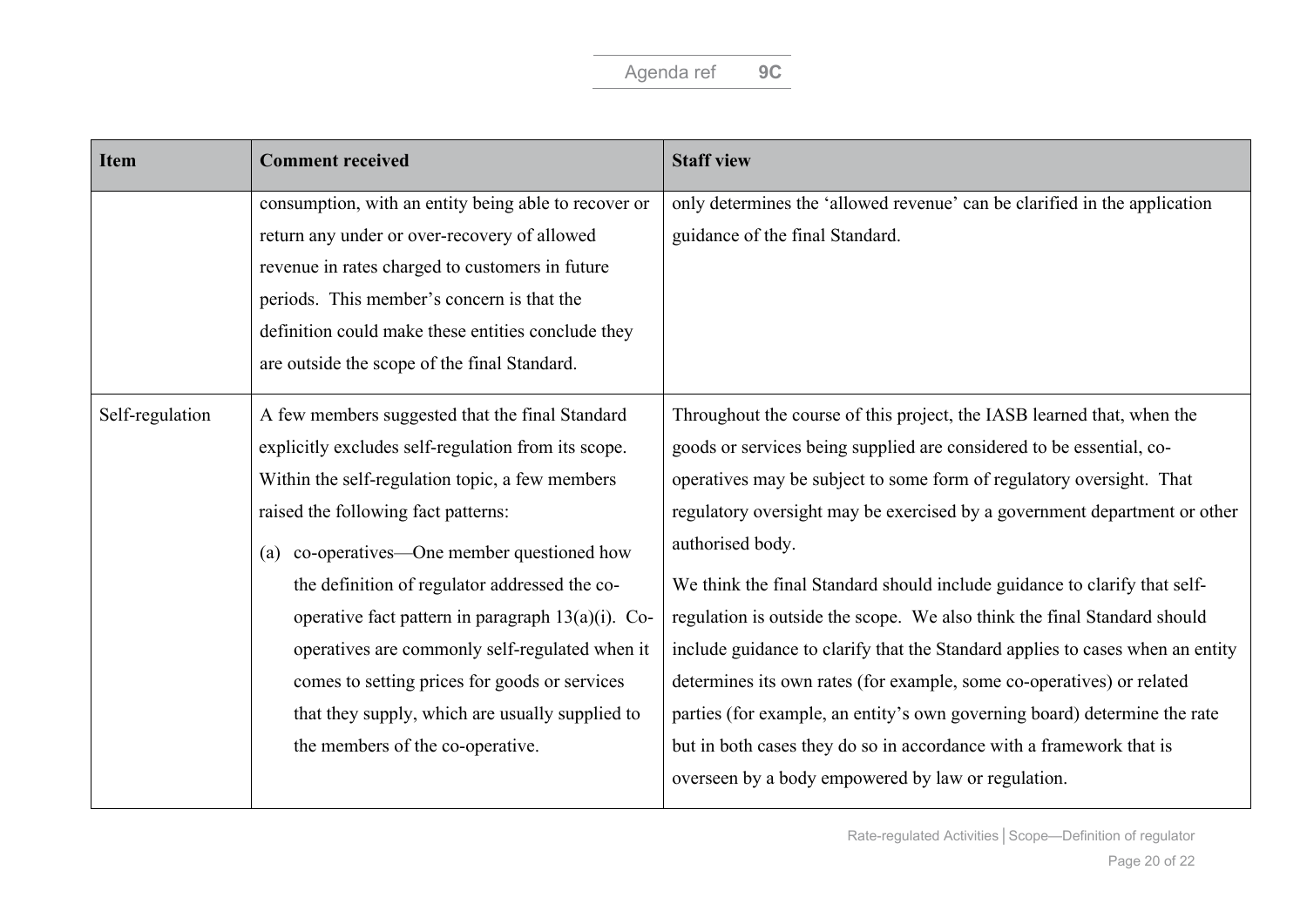| <b>Item</b> | <b>Comment received</b>                             | <b>Staff view</b>                                                                                           |
|-------------|-----------------------------------------------------|-------------------------------------------------------------------------------------------------------------|
|             | an entity determines the rate it charges to<br>(b)  |                                                                                                             |
|             | customers but it does so according to a             |                                                                                                             |
|             | framework determined by law and subject to          |                                                                                                             |
|             | supervision of authorised bodies.                   |                                                                                                             |
| Enforce     | A few members suggested that the staff considered   | We note that in some cases the same body empowered by law or regulation                                     |
|             | restricting the definition of regulator further by  | may both determine and enforce the regulated rate. In some other cases,                                     |
|             | requiring that the body identified as regulator not | these functions (determination and enforcement) may be carried out by two                                   |
|             | only 'determined' the regulated rate but also       | distinct bodies empowered by law or regulation. We have not gathered                                        |
|             | 'enforced' it.                                      | evidence that would make us recommend that the definition of regulator                                      |
|             |                                                     | should only capture bodies empowered by law or regulation to carry out                                      |
|             |                                                     | both functions. We think that the design of the enforcement mechanisms (ie                                  |
|             |                                                     | either through the same body determining the rate or through a distinct                                     |
|             |                                                     | body) should not affect:                                                                                    |
|             |                                                     | the definition of regulator if the body determining the rate is<br>(a)                                      |
|             |                                                     | empowered by law or regulation to do so; and                                                                |
|             |                                                     | the conclusion that rights and obligations arising from the regulatory<br>(b)<br>agreement are enforceable. |
|             |                                                     |                                                                                                             |